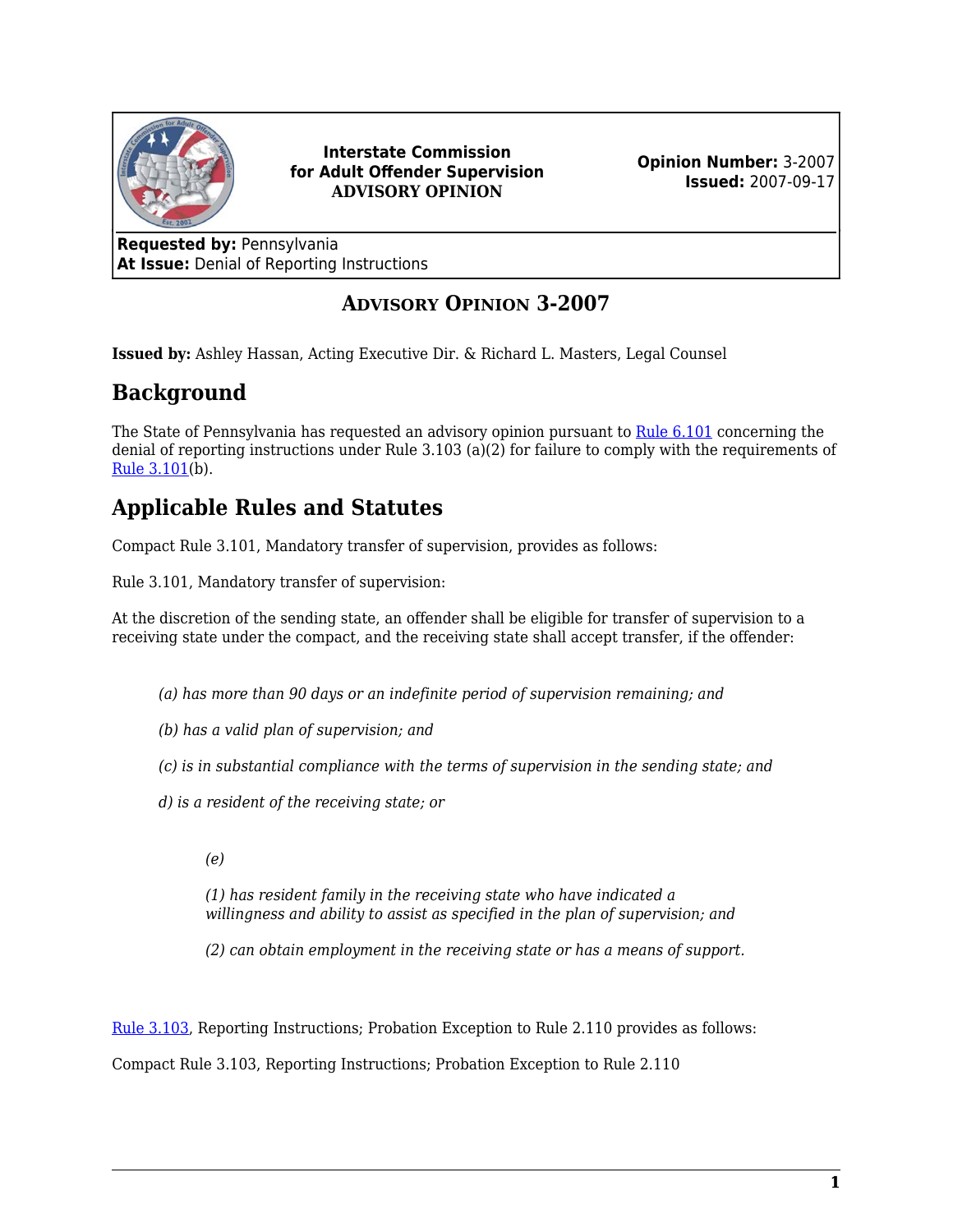*(a)(1) A reporting instructions request for an offender who was living in the receiving state at the time of sentencing shall be submitted by the sending state within seven calendar days of the sentencing date or release from incarceration to probation supervision. The sending state may grant a seven-day travel permit to an offender who was living in the receiving state at the time of sentencing. Prior to granting a travel permit to an offender, the sending state shall verify that the offender is living in the receiving state.*

*(a)(2) The receiving state shall issue reporting instructions no later than 2 business days following receipt of such request from the sending state.*

In its request, Pennsylvania states, it "has been challenged" for denying reporting instructions for sex offenders or domestic violence offenders living in Pennsylvania at the time of sentencing. This is based on investigations of home plans for such offenders establishing that the offenders would be in close proximity to schools, daycares, playgrounds etc. or would be living in the same residence as a victim. In such cases, Pennsylvania has based such denials on Rule 3.101(b) in that, such offenders are not eligible for transfer due to the failure of the sending state to establish a valid plan of supervision.

Thus, Pennsylvania seeks an advisory opinion as to whether such circumstances permit the receiving state to deny reporting instructions to offenders who are living in the receiving state at the time of sentencing based upon an investigation which reveals that an offender does not have a valid plan of supervision as required by Rule 3.101 (b).

### **Analysis and Conclusion**

It is important to note, while the residency criteria set forth in Rule 3.101(a) differentiates between offenders qualifying for transfer based on residency in the receiving state under Rule 3.101(d) from offenders qualifying for transfer based on having resident family and obtaining employment under Rule  $3.101(e)(1)$  and  $(2)$ , this distinction does not negate the general requirements of Rule  $3.101(a)$ through (c) including 'a valid plan of supervision.'

Thus, it is clear that the literal language and plain meaning of these rules requires that all mandatory transfers under Rule 3.101 are subject to the requirement of a valid plan of supervision. While the ICAOS Rules do not specifically itemize every circumstance which would invalidate a plan of supervision, as Pennsylvania points out, where an investigation of a home plan reveals that a sex offender or domestic violence offender is living in the same home as a victim or in close proximity to a school, daycare or playground such grounds have frequently been used in other jurisdictions as a basis for denial of eligibility for a mandatory transfer under Rule 3.101(b) for failure to provide a valid plan of supervision.

While Pennsylvania focuses its request on whether reporting instructions can be denied in such cases, instead it is the application for transfer which would presumably be denied under Rule 3.101(b) in the circumstances described. The provisions of Rule 3.103(e)(1) clearly require that an offender who has been granted reporting instructions prior to the investigation of a transfer request must return to the sending state upon rejection of the transfer request by the receiving state. An offender who fails to comply with the order of the sending state to return, is required to be retaken by the sending state under Rule 3.103 (e)(2). The provisions of Rule 3.103(e)(1) and (2) are premised on the proposition that the offender's continued lawful presence in the receiving state under the compact ultimately depends upon the determination of the offender's eligibility for transfer. If an investigation by the receiving state reveals a failure to provide a valid plan of supervision, the application for transfer could properly be denied. If this determination is made prior to the expiration of the time frames set forth in Rule 3.103(a), the issuance of reporting instructions has become moot.